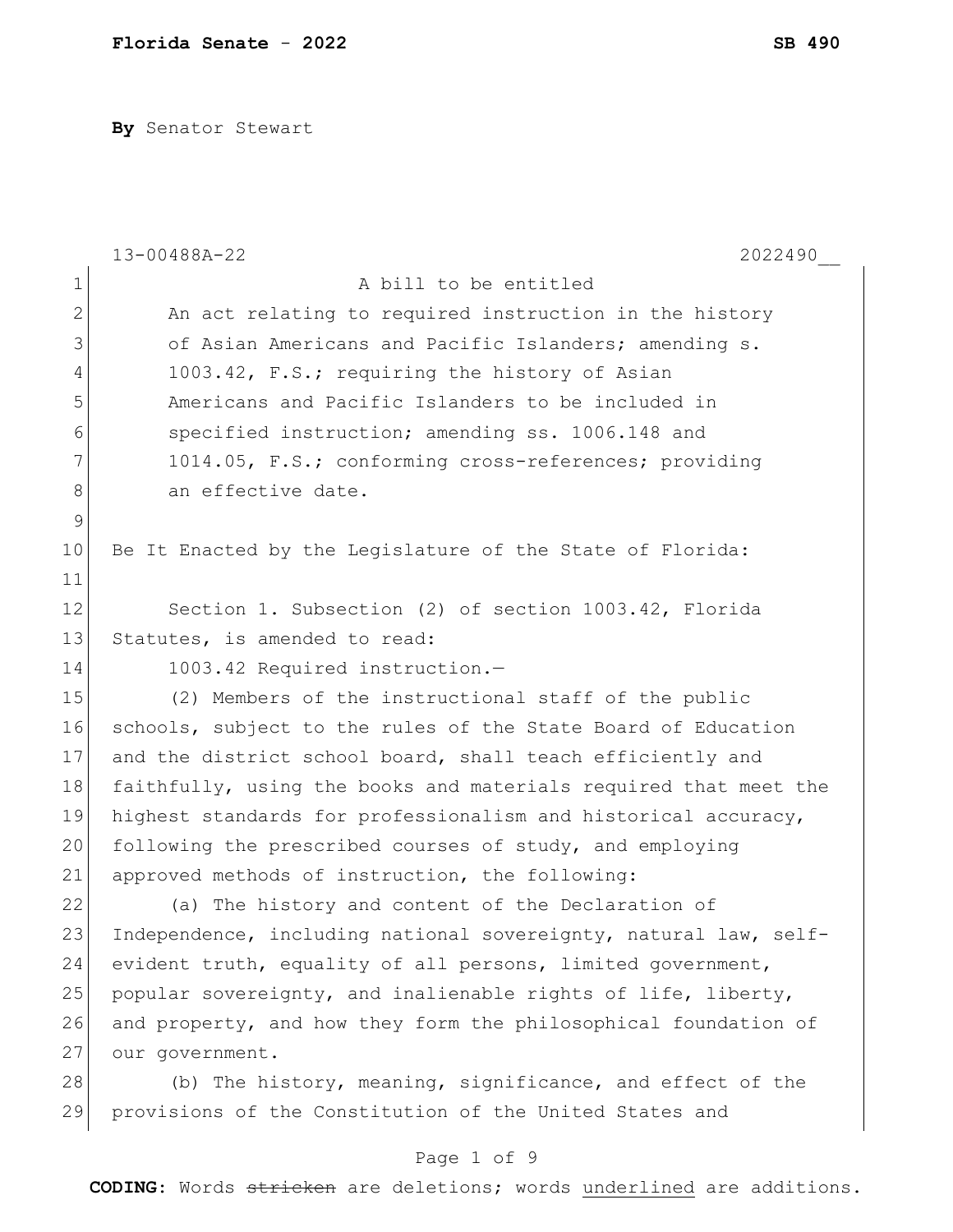13-00488A-22 2022490\_\_ 30 amendments thereto, with emphasis on each of the 10 amendments 31 that make up the Bill of Rights and how the constitution 32 provides the structure of our government. 33 (c) The arguments in support of adopting our republican 34 form of government, as they are embodied in the most important 35 of the Federalist Papers. 36 (d) Flag education, including proper flag display and flag 37 salute. 38 (e) The elements of civil government, including the primary 39 functions of and interrelationships between the Federal 40 Government, the state, and its counties, municipalities, school 41 districts, and special districts. 42 (f) The history of the United States, including the period 43 of discovery, early colonies, the War for Independence, the 44 Civil War, the expansion of the United States to its present 45 boundaries, the world wars, and the civil rights movement to the 46 present. American history shall be viewed as factual, not as 47 constructed, shall be viewed as knowable, teachable, and 48 testable, and shall be defined as the creation of a new nation 49 based largely on the universal principles stated in the 50 Declaration of Independence. 51 (g)1. The history of the Holocaust (1933-1945), the 52 systematic, planned annihilation of European Jews and other 53 groups by Nazi Germany, a watershed event in the history of 54 humanity, to be taught in a manner that leads to an 55 investigation of human behavior, an understanding of the 56 ramifications of prejudice, racism, and stereotyping, and an 57 examination of what it means to be a responsible and respectful 58 person, for the purposes of encouraging tolerance of diversity

## Page 2 of 9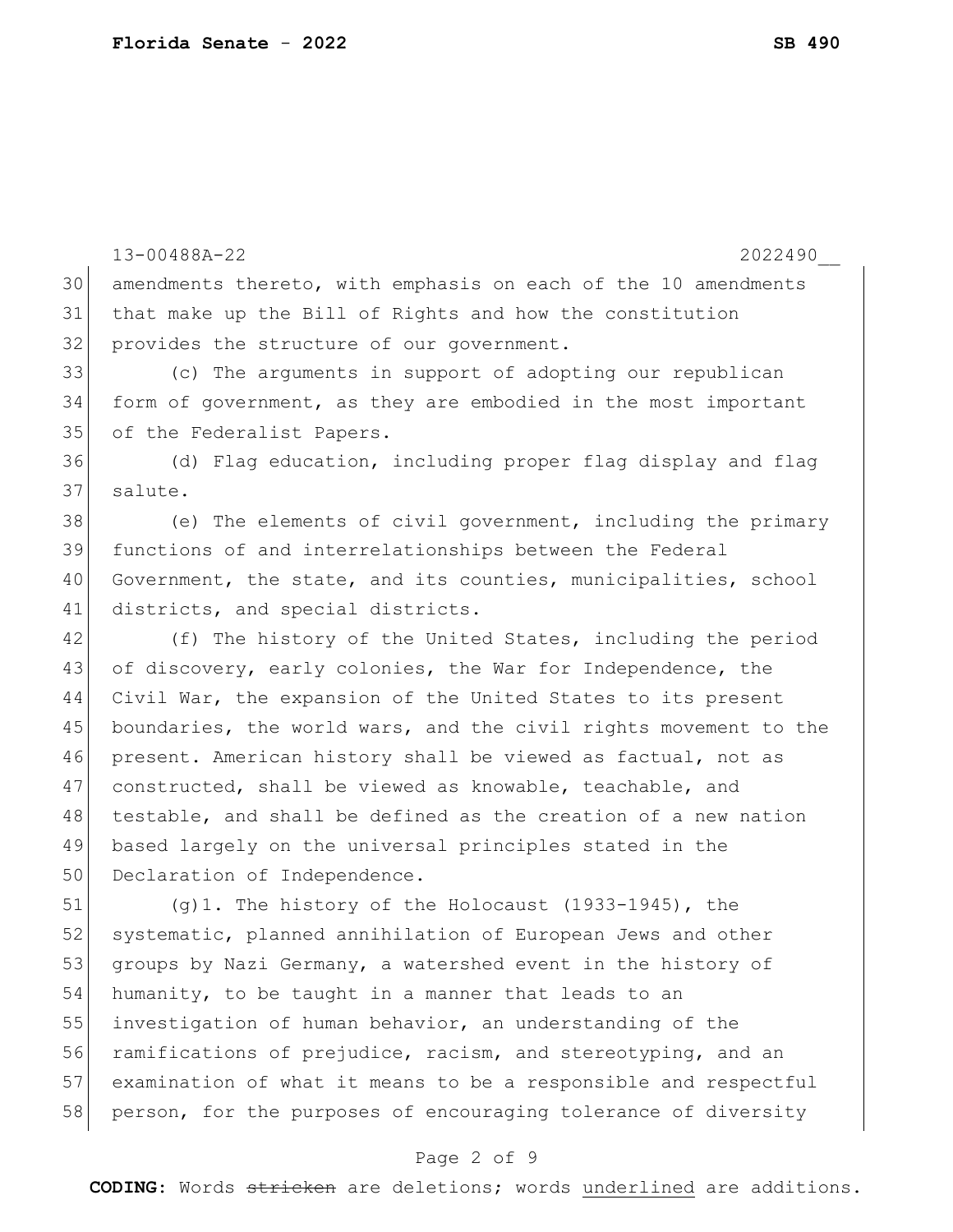13-00488A-22 2022490\_\_ in a pluralistic society and for nurturing and protecting 60 democratic values and institutions, including the policy, definition, and historical and current examples of anti-62 Semitism, as described in s.  $1000.05(7)$ , and the prevention of 63 anti-Semitism. Each school district must annually certify and provide evidence to the department, in a manner prescribed by 65 the department, that the requirements of this paragraph are met. The department shall prepare and offer standards and curriculum 67 for the instruction required by this paragraph and may seek input from the Commissioner of Education's Task Force on Holocaust Education or from any state or nationally recognized Holocaust educational organizations. The department may contract with any state or nationally recognized Holocaust educational organizations to develop training for instructional personnel and grade-appropriate classroom resources to support the developed curriculum.

 2. The second week in November shall be designated as "Holocaust Education Week" in this state in recognition that November is the anniversary of Kristallnacht, widely recognized 78 as a precipitating event that led to the Holocaust.

79 (h) The history of African Americans, including the history 80 of African peoples before the political conflicts that led to 81 the development of slavery, the passage to America, the 82 enslavement experience, abolition, and the contributions of 83 African Americans to society. Instructional materials shall 84 include the contributions of African Americans to American 85 society.

86 (i) The history of Asian Americans and Pacific Islanders, 87 including the immigration, citizenship, civil rights, identity,

## Page 3 of 9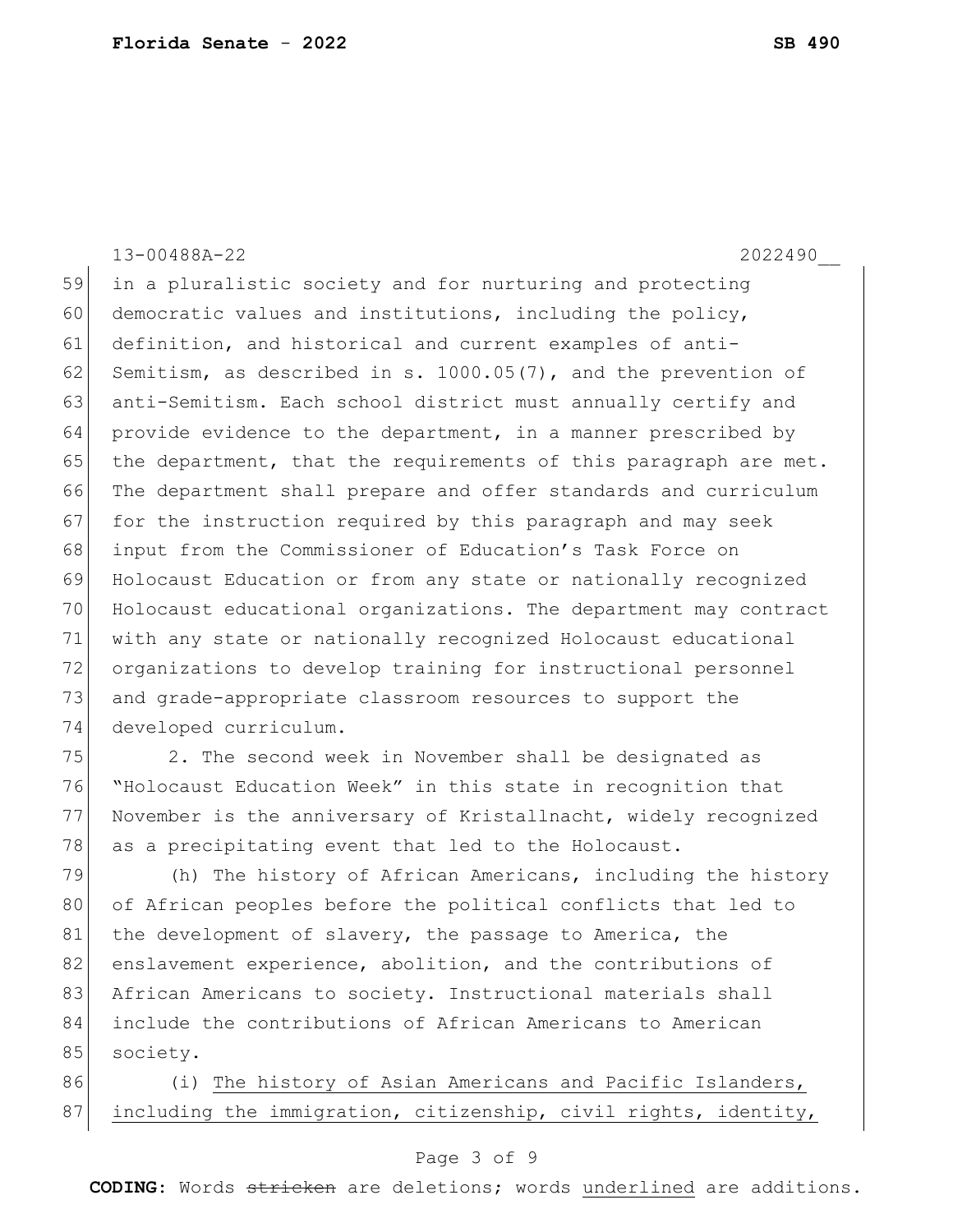|     | 13-00488A-22<br>2022490                                           |
|-----|-------------------------------------------------------------------|
| 88  | and culture of Asian Americans and Pacific Islanders and the      |
| 89  | contributions of Asian Americans and Pacific Islanders to         |
| 90  | American society. Instructional materials shall include the       |
| 91  | contributions of Asian Americans and Pacific Islanders to         |
| 92  | American society.                                                 |
| 93  | (j) The elementary principles of agriculture.                     |
| 94  | $(k)$ $(i)$ The true effects of all alcoholic and intoxicating    |
| 95  | liquors and beverages and narcotics upon the human body and       |
| 96  | mind.                                                             |
| 97  | $(1)$ $(k)$ Kindness to animals.                                  |
| 98  | $(m)$ $(1)$ The history of this the state.                        |
| 99  | $(n)$ $(m)$ The conservation of natural resources.                |
| 100 | (o) $1 \cdot \frac{(n+1)}{2}$ . Comprehensive age-appropriate and |
| 101 | developmentally appropriate K-12 health education that addresses  |
| 102 | concepts of community health, consumer health, environmental      |
| 103 | health, and family life, including:                               |
| 104 | a. Mental and emotional health.                                   |
| 105 | b. Injury prevention and safety.                                  |
| 106 | c. Internet safety.                                               |
| 107 | d. Nutrition.                                                     |
| 108 | e. Personal health.                                               |
| 109 | f. Prevention and control of disease.                             |
| 110 | g. Substance use and abuse.                                       |
| 111 | h. Prevention of child sexual abuse, exploitation, and            |
| 112 | human trafficking.                                                |
| 113 | 2. The health education curriculum for students in grades 7       |
| 114 | through 12 shall include a teen dating violence and abuse         |
| 115 | component that includes, but is not limited to, the definition    |
| 116 | of dating violence and abuse, the warning signs of dating         |
|     |                                                                   |

# Page 4 of 9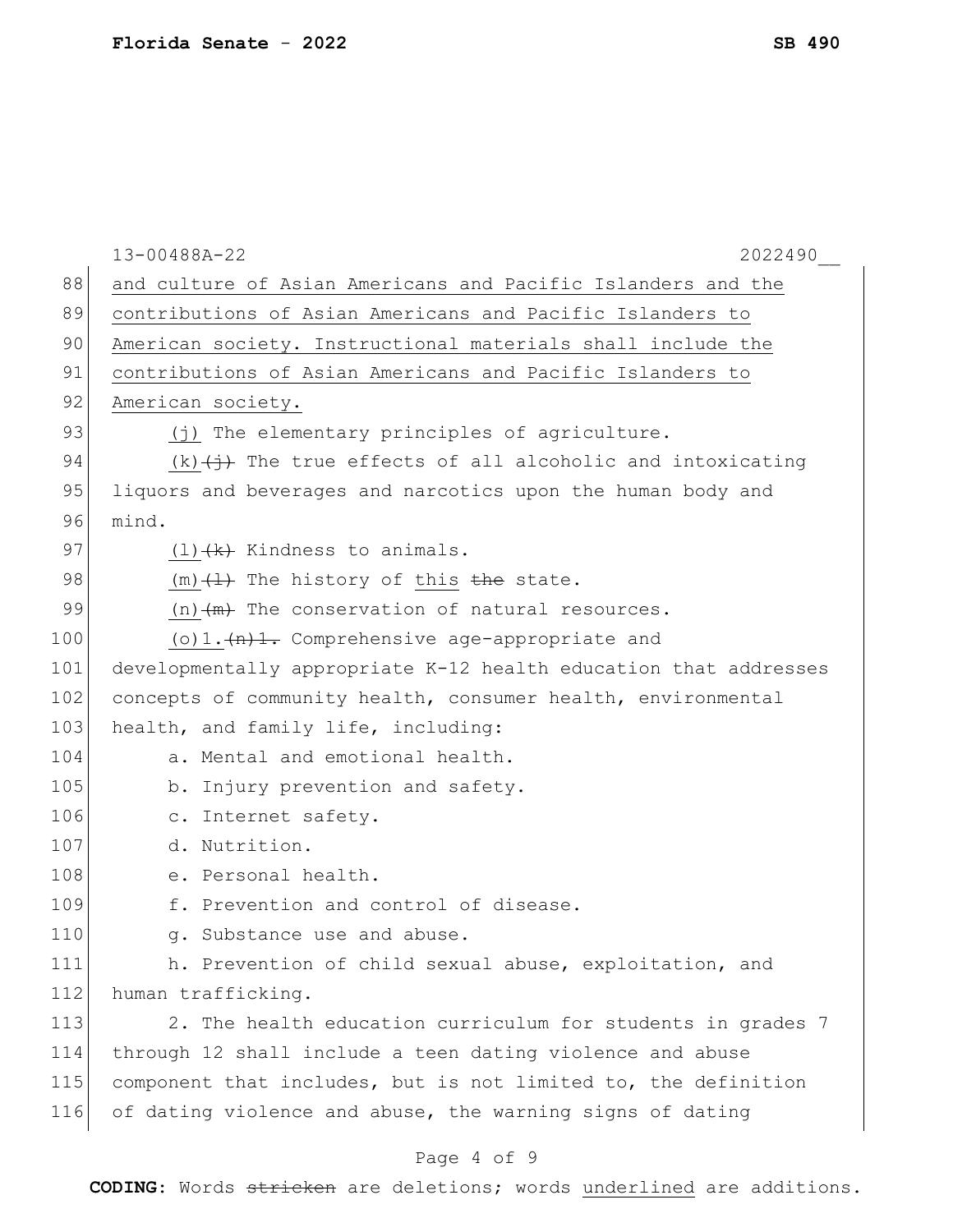|     | 13-00488A-22<br>2022490                                                |
|-----|------------------------------------------------------------------------|
| 117 | violence and abusive behavior, the characteristics of healthy          |
| 118 | relationships, measures to prevent and stop dating violence and        |
| 119 | abuse, and community resources available to victims of dating          |
| 120 | violence and abuse.                                                    |
| 121 | 3. The health education curriculum for students in grades 6            |
| 122 | through 12 shall include an awareness of the benefits of sexual        |
| 123 | abstinence as the expected standard and the consequences of            |
| 124 | teenage pregnancy.                                                     |
| 125 | (p) $\leftrightarrow$ Such additional materials, subjects, courses, or |
| 126 | fields in such grades as are prescribed by law or by rules of          |
| 127 | the State Board of Education and the district school board in          |
| 128 | fulfilling the requirements of law.                                    |
| 129 | $(q)$ (q) $(p)$ The study of Hispanic contributions to the United      |
| 130 | States.                                                                |
| 131 | $(r)$ $\overline{+q}$ The study of women's contributions to the United |
| 132 | States.                                                                |
| 133 | (s) $\overline{f}$ The nature and importance of free enterprise to the |
| 134 | United States economy.                                                 |
| 135 | $(t)$ $(s)$ A character development program in the elementary          |
| 136 | schools, similar to Character First or Character Counts, which         |
| 137 | is secular in nature. Beginning in school year 2004-2005, the          |
| 138 | character development program shall be required in kindergarten        |
| 139 | through grade 12. Each district school board shall develop or          |
| 140 | adopt a curriculum for the character development program that          |
| 141 | shall be submitted to the department for approval.                     |
| 142 | 1. The character development curriculum shall stress the               |
| 143 | qualities of patriotism; responsibility; citizenship; kindness;        |
| 144 | respect for authority, life, liberty, and personal property;           |
| 145 | honesty; charity; self-control; racial, ethnic, and religious          |
|     |                                                                        |

# Page 5 of 9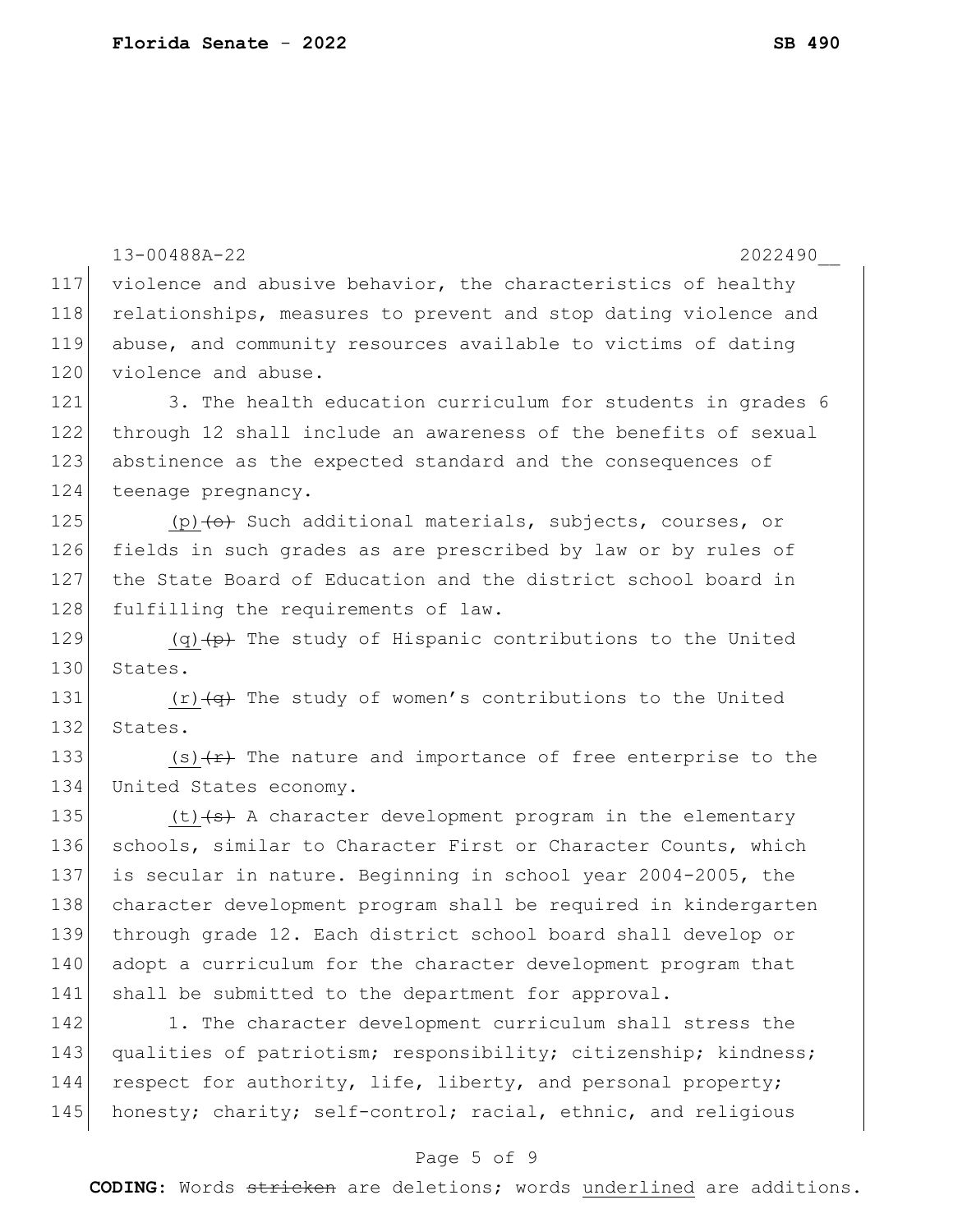13-00488A-22 2022490\_\_

167

146 tolerance; and cooperation.

147 2. The character development curriculum for grades 9 148 through 12 shall, at a minimum, include instruction on 149 developing leadership skills, interpersonal skills, organization 150 skills, and research skills; creating a resume, including a 151 digital resume; exploring career pathways; using state career 152 planning resources; developing and practicing the skills 153 necessary for employment interviews; conflict resolution, 154 workplace ethics, and workplace law; managing stress and 155 expectations; and developing skills that enable students to 156 become more resilient and self-motivated.

157 3. The character development curriculum for grades 11 and 158 12 shall include instruction on voting using the uniform primary 159 and general election ballot described in s. 101.151(9).

160 (u)  $\left\langle t\right\rangle$  In order to encourage patriotism, the sacrifices 161 that veterans and Medal of Honor recipients have made in serving 162 our country and protecting democratic values worldwide. Such 163 instruction must occur on or before Medal of Honor Day, 164 Veterans' Day, and Memorial Day. Members of the instructional 165 staff are encouraged to use the assistance of local veterans and 166 Medal of Honor recipients when practicable.

168 The State Board of Education is encouraged to adopt standards 169 and pursue assessment of the requirements of this subsection. A 170 character development program that incorporates the values of 171 the recipients of the Congressional Medal of Honor and that is 172 offered as part of a social studies, English Language Arts, or 173 other schoolwide character building and veteran awareness 174 initiative meets the requirements of paragraphs (t)  $\left( s \right)$  and (u)

## Page 6 of 9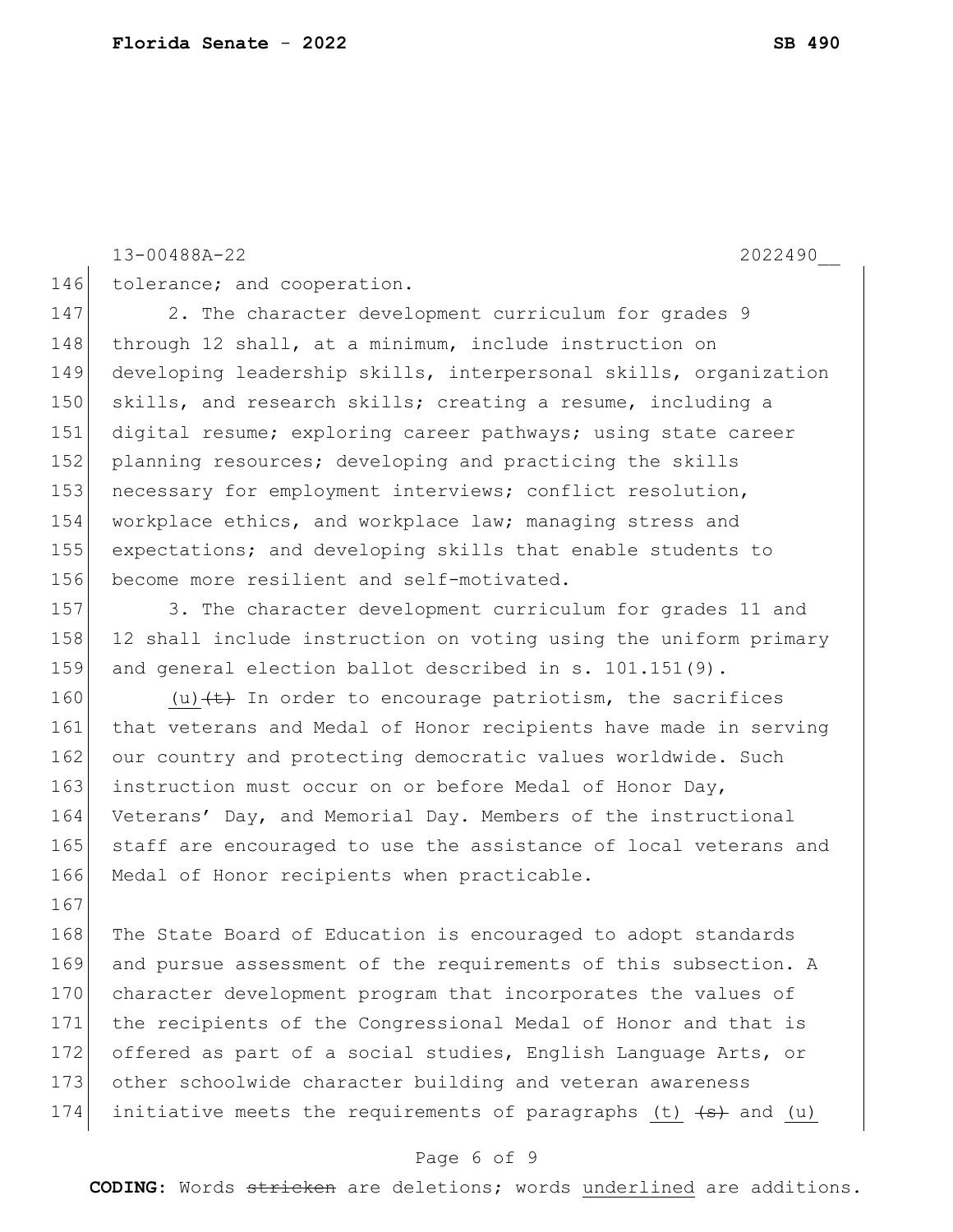|     | 2022490<br>13-00488A-22                                                                   |
|-----|-------------------------------------------------------------------------------------------|
| 175 | $\left(\downarrow\downarrow\right)$ .                                                     |
| 176 | Section 2. Paragraph (c) of subsection (1) of section                                     |
| 177 | 1006.148, Florida Statutes, is amended to read:                                           |
| 178 | 1006.148 Dating violence and abuse prohibited.-                                           |
| 179 | (1) Each district school board shall adopt and implement a                                |
| 180 | dating violence and abuse policy. The policy shall:                                       |
| 181 | (c) Define dating violence and abuse and provide for a teen                               |
| 182 | dating violence and abuse component in the health education                               |
| 183 | curriculum, according to s. $1003.42(2)(o)2. \text{ s. } 1003.42(2)(n)2.$                 |
| 184 | with emphasis on prevention education.                                                    |
| 185 | Section 3. Paragraphs (d) and (f) of subsection (1) of                                    |
| 186 | section 1014.05, Florida Statutes, are amended to read:                                   |
| 187 | 1014.05 School district notifications on parental rights.-                                |
| 188 | (1) Each district school board shall, in consultation with                                |
| 189 | parents, teachers, and administrators, develop and adopt a                                |
| 190 | policy to promote parental involvement in the public school                               |
| 191 | system. Such policy must include:                                                         |
| 192 | (d) Procedures, pursuant to s. $1002.20(3)(d)$ , for a parent                             |
| 193 | to withdraw his or her minor child from any portion of the                                |
| 194 | school district's comprehensive health education required under                           |
| 195 | s. $1003.42(2)(o)$ <del>s. <math>1003.42(2)(n)</math></del> that relates to sex education |
| 196 | or instruction in acquired immune deficiency syndrome education                           |
| 197 | or any instruction regarding sexuality if the parent provides a                           |
| 198 | written objection to his or her minor child's participation.                              |
| 199 | Such procedures must provide for a parent to be notified in                               |
| 200 | advance of such course content so that he or she may withdraw                             |
| 201 | his or her minor child from those portions of the course.                                 |
| 202 | (f) Procedures for a parent to learn about parental rights                                |
| 203 | and responsibilities under general law, including all of the                              |

# Page 7 of 9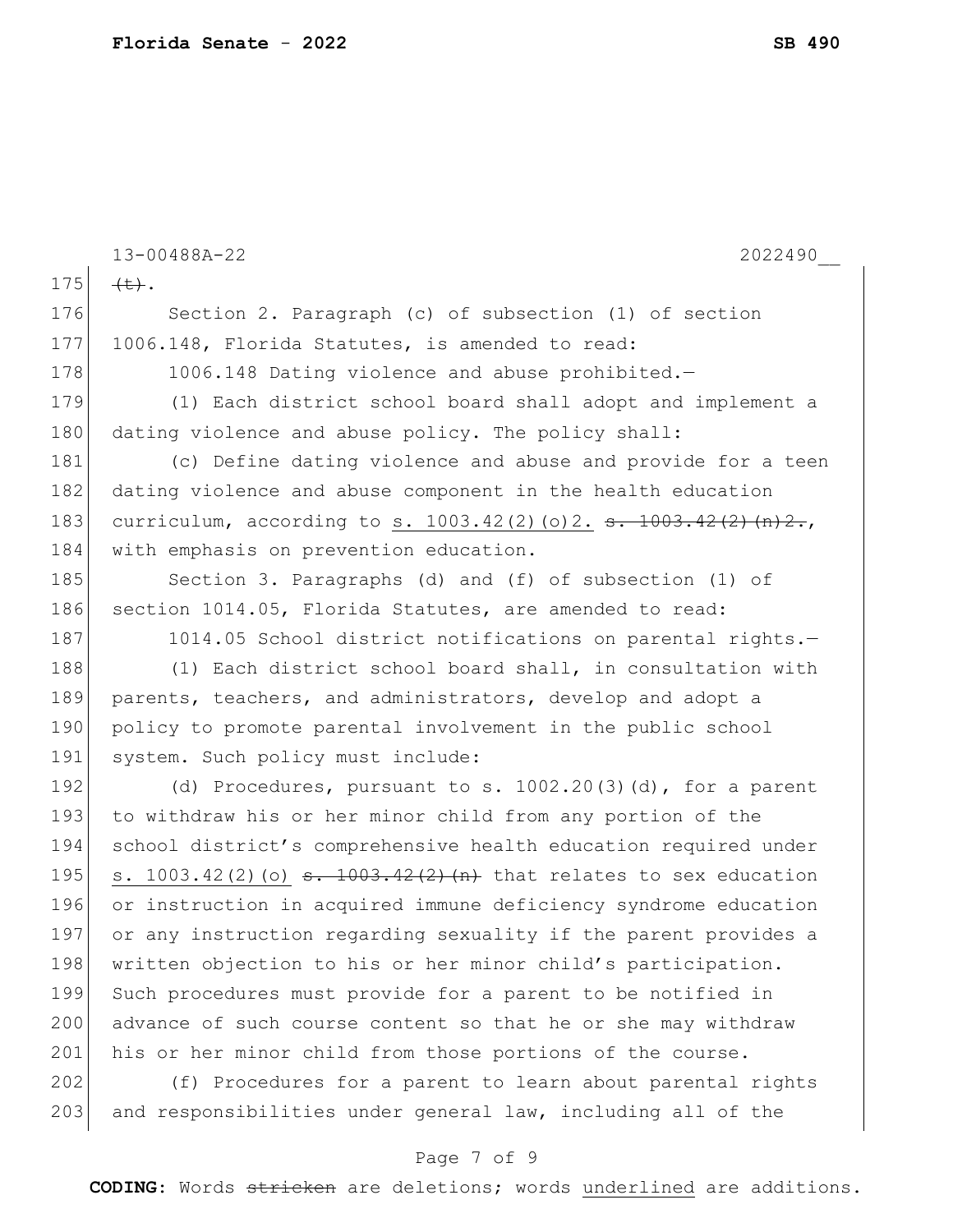204 following: 205 1. Pursuant to s.  $1002.20(3)(d)$ , the right to opt his or 206 her minor child out of any portion of the school district's 207 comprehensive health education required under s. 1003.42(2)(o) 208  $\sigma$ . 1003.42(2)(n) that relates to sex education instruction in 209 acquired immune deficiency syndrome education or any instruction 210 regarding sexuality. 211 2. A plan to disseminate information, pursuant to s. 212 1002.20(6), about school choice options, including open 213 enrollment. 214 3. In accordance with s.  $1002.20(3)$  (b), the right of a 215 | parent to exempt his or her minor child from immunizations. 216 4. In accordance with s. 1008.22, the right of a parent to 217 review statewide, standardized assessment results.  $218$  5. In accordance with s. 1003.57, the right of a parent to 219 enroll his or her minor child in gifted or special education 220 programs. 221 6. In accordance with s.  $1006.28(2)(a)1$ ., the right of a 222 parent to inspect school district instructional materials. 223  $\vert$  7. In accordance with s. 1008.25, the right of a parent to 224 access information relating to the school district's policies 225 for promotion or retention, including high school graduation 226 requirements. 227 8. In accordance with s.  $1002.20(14)$ , the right of a parent 228 to receive a school report card and be informed of his or her 229 minor child's attendance requirements. 230 9. In accordance with s. 1002.23, the right of a parent to 231 access information relating to the state public education 232 system, state standards, report card requirements, attendance

#### Page 8 of 9

**CODING**: Words stricken are deletions; words underlined are additions.

13-00488A-22 2022490